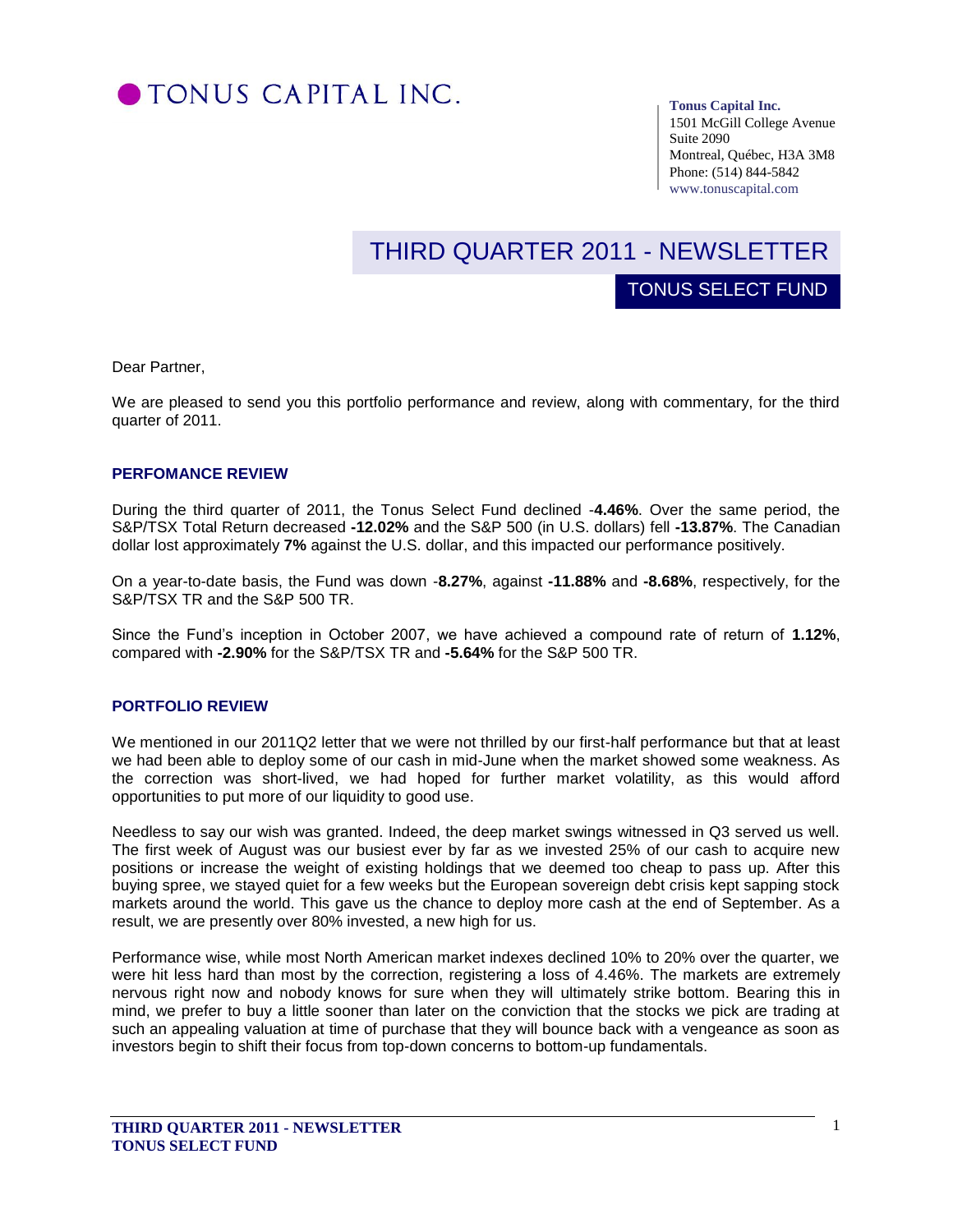## We added four core holdings during the quarter: **Wyndham Worldwide Corp. (WYN – \$28.51), Valassis Communications Inc. (VCI – \$18.74), Liberty Interactive Corp. (LINTA – \$14.76)** and, finally, **Brown and Brown Inc. (BRO – \$17.80)**.

The first three have a particular attribute in common. Each went into the financial crisis of 2008 overly leveraged and, as a result, suffered dearly when the capital market choked up and most investors thought it would be impossible for them to refinance their huge debt load. In November 2008, Wyndham, Valassis and Liberty Media bottomed out, respectively, 92%, 91% and 93% below their 2007 peaks! They have all recovered since and learned a hard lesson about excessive dependence on debt.

We believe that we were able to accumulate shares in these names at bargain prices because of investor misperception. Many people often take a rear-view mirror approach to investing and the extreme volatility we are experiencing right now elicits a sense of *déjà vu*. When they stare at charts of companies such as these and see the brutal price collapse of 2008, they have a tendency to back off for fear of seeing a repeat of that situation if the economic outlook continues to deteriorate. However, a chart is only the reflection of historical price movements and says nothing about a company's fundamentals or how it has evolved, especially if it covers only a short time span.

If investors instead compared the current balance sheets of WYN, VCI and LINTA against those for 2008, they would have a lot less reason to be nervous about investing in these companies today as they might have had a few years ago. At the end of 2008, WYN, VCI and LINTA had debt-to-EBITDA ratios of 2.1x, 5.2x and 2.8x, respectively, compared with 1.9, 1.8x and 0.8x today. What's more, as a further indication of the strength of the businesses underlying these companies, none accomplished this feat by issuing more stock. Indeed, in all three cases, the debt burden was lowered primarily thanks to strong free cash flow generation.

For the sake of brevity, we will limit ourselves to say that each of these new names is a leader in its field, that it boasts a management team focused on creating shareholder value over time, and that we acquired the stock when it was trading at very low valuation.

As for the other core position we established, Brown and Brown was our most significant buy and already accounts for about 7% of our portfolio. We are very well acquainted with this Florida-based insurance broker for having held its stock until early 2009. BRO is the best run publicly traded insurance broker in America as evidenced by a long history of superior profitability and strong organic growth.

This enviable track record has made BRO a favourite among investors. However, we felt that the valuation premium the market was giving the company in 2009 was no longer justified. As an insurance broker, BRO receives commissions based on the size of the policies it places for underwriters. If insurance premiums decline, this has a direct impact on BRO's top line. In a weak pricing environment such as has prevailed in the past few years, the company would have had to drum up more business in order to compensate for soft pricing, a tall order in a time of recession. Moreover, BRO had a large presence in Florida and California, two states where the downturn was extremely deep. After we sold our position in 2009, the stock continued to trade at a significant premium despite the firm's negative organic growth. However, after the company released disappointing Q2 results in July, investors began reassessing their estimates and the stock proceeded to drop by more than 30%. This afforded the opportunity to buy shares at below intrinsic value, a truly rare event in the company's history. In our opinion, the next few quarters should be sub-par as well for BRO, but after 18 straight quarters of negative organic growth, we feel the company is poised to turn the corner. The leverage of positive internal growth should be significant given that the company is very lean on the cost side and that extra revenue generated will flow to the bottom line at very high margins. It is important to mention that even if the company has shown negative organic growth in the past four years, its strategy of acquiring smaller insurance brokers has translated into positive total revenue growth in all but one of these.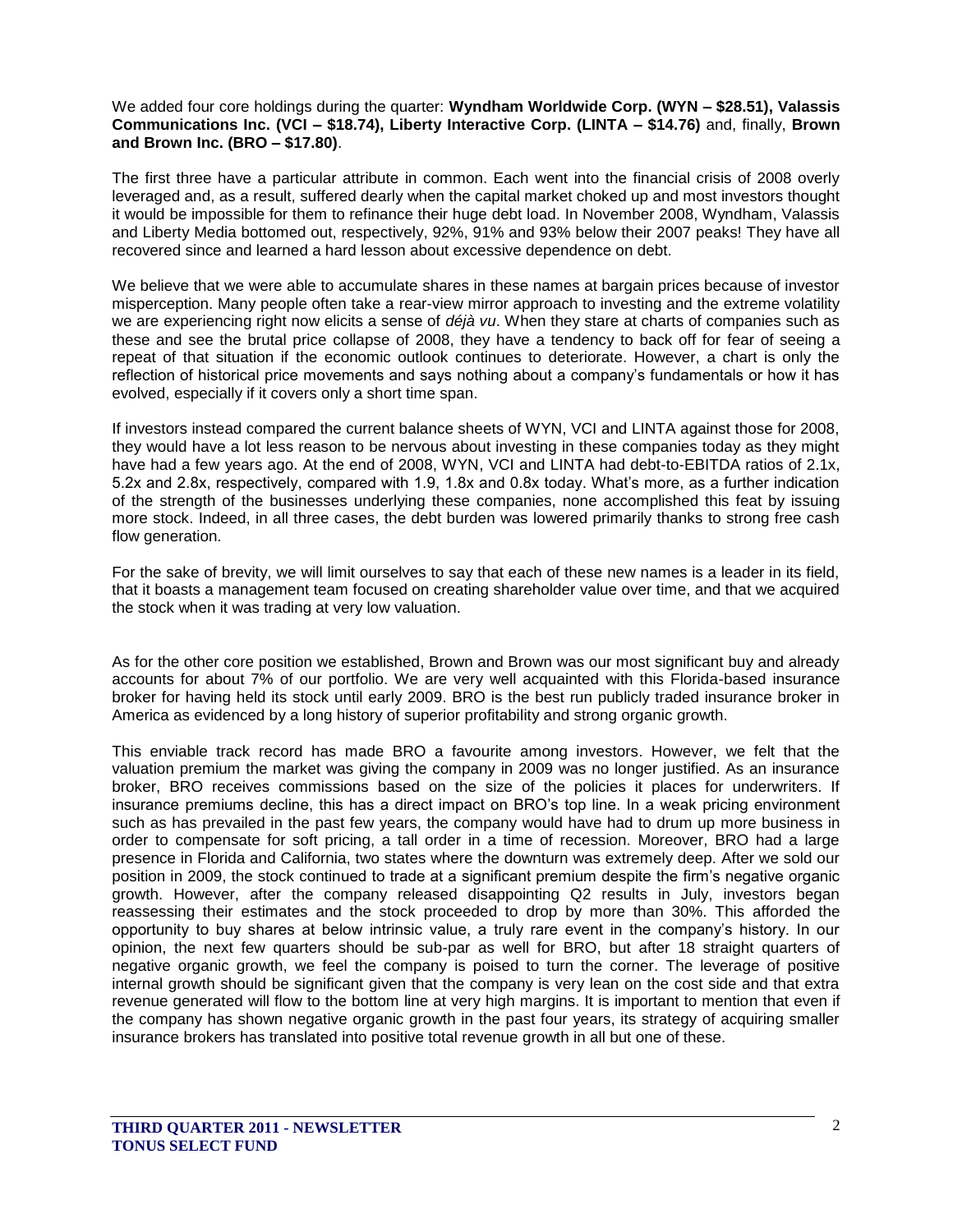The stocks whose weight we increased most during the quarter were **Comcast Corp. (CMCSK – \$20.72), Berkshire Hathaway Inc. (BRK.B – \$71.04)** and **Jacobs Engineering Group Inc. (JEC – \$32.29)**.

We added to Comcast in the low \$20s and the company is back now as our largest position. As for Berkshire, we felt the stock was a real steal at below \$70.00. We were quite lucky to buy shares two days before Buffett announced a share buyback. The stock reacted positively to the news, rebounding to above \$70.00. We believe there is more upside potential yet as investors might very well be surprised by the magnitude of the buyback Buffett is prepared to implement if the stock continues to trade at a premium of 10% or less over book value. Buffett has stated on many occasions in the past that a buyback makes a real contribution to a company's intrinsic value only if it is substantial and executed when stock is trading at a significant discount to intrinsic value. In his press release, he made it clear that there was no dollar limit on the quantity of shares he would acquire as long as cash reserves remained above \$20 billion. Last quarter, Berkshire held more than \$70 billion in cash and short-term bonds. With this vast amount of liquidity, Buffet is in a position to implement an immense share buyback without any constraint other than the price he is willing to pay.

We also more than doubled our weight in Jacobs Engineering. We started to accumulate shares in December 2009 but never had the chance to build a full position as the stock shot up soon after we began buying. Patience is a virtue, however, and in the course of this past quarter we were able to complete our position when the stock fell more than 30% from its high of last spring. JEC is a stellar company in the same league as Brown and Brown, with a long track record of growth and high return on capital.

Finally, we have little to report on the sell side. The only significant divestment regarded **Lender Processing Services Inc. (LPS – \$13.11)**, which we mentioned in our previous quarterly letter. The position now represents less than 1% of our holdings and we will continue to liquidate when the price is right.

## **COMMENTARY**

Following the significant position we took in Brown and Brown, four of our five largest holdings are insurance related stocks. Combined, they make up 37% of our total portfolio. We considered it important to point this out to you and to explain why we felt comfortable with such concentration in one industry.

Essentially, even though **Chubb Corp. (CB – \$57.92)**, Berkshire Hathaway, **Primerica Inc. (PRI – \$21.56)** and Brown and Brown are all insurance-related companies, their business drivers are not exactly the same, which means that outcomes would likely be different in the event of the unforeseeable. For instance, a large natural disaster would certainly impact CB and BRK over the short term as both are P&C insurers. However, this would have little effect on PRI, a term life insurance company, and would potentially benefit BRO, an insurance broker, as premium pricing typically rise after a major catastrophe.

As for balance sheet risk, PRI and BRK are not exposed to U.S. municipal bonds in any material way. CB does have a large exposure to these but it holds a very small amount of equity investments compared with BRK. BRO faces no such balance sheet risk as it does not manage a float. However, all these companies have two things in common, namely, an incredible track record of creating shareholder value without taking any unwanted risk and the fact that we were able to acquire the stock at bargain basement prices.